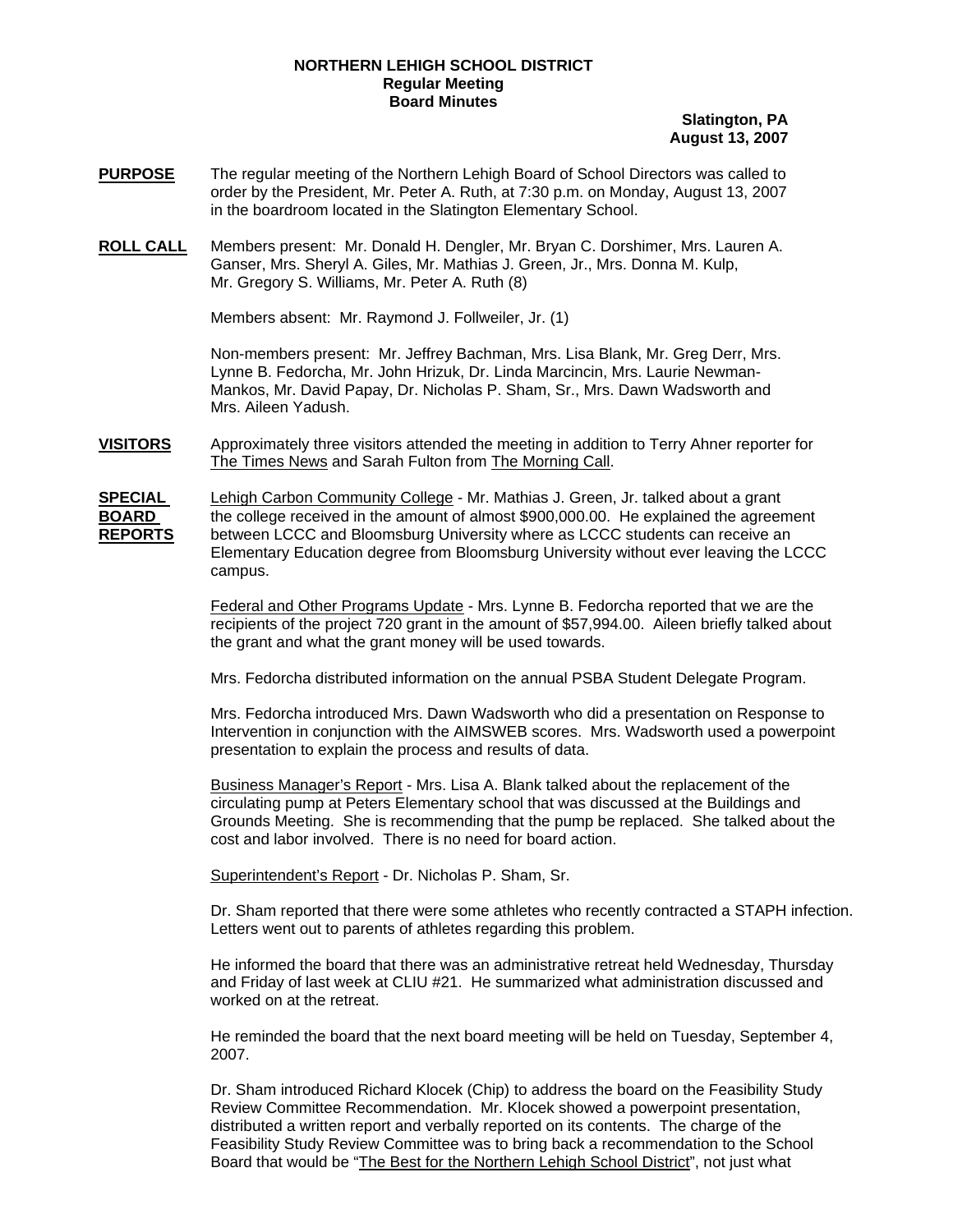research indentifies. PDE was showing a drop in enrollment projections whereas The Pennsylvania Economy

**SPECIAL** League (PEL), an independent and highly recognized firm, showed flat enrollment

projections.

**BOARD** PEL has offered to revisit the projections this fall at no additional cost and make any **REPORTS** appropriate adjustments to the projections and the committee recommends that the district **(cont.)** follow through with that offer. Officer David Alercia of the Slatington Police Department, a certified member of the Lehigh Valley First Response Tactical Squad, an expert in the analysis of school safety issues and who has previously inspected our schools, was invited to consult with the committee on the better understanding of school safety matter. The following items were the over arching considerations for the committee's final recommendation:

For Slatington Elementary:

Overall building safety & security, emergency exits, hallway overcrowding, building floor plan and teaching area designs, cafeteria time constraints.

For Middle School:

Age appropriate  $6<sup>th</sup>$  grade integration, curricular and extracurricular course offerings of sixth grade student attendance, need to renovate the cafeteria

The presentation further showed 3 options. Option 1 was the least expensive. The committee recommended option 2 which will deliver the best construction/instructional value for the capital outlay and quantifies as the best overall option for the district. Chip then introduced Mrs. Blank who addressed funding alternatives for the board. She stated that we do not know how much a project like this will cost. One thing we do know is that we would have to issue debt in order to pay for this project in the form of multiple bond issues. We will not know the actual cost of renovations until bids are open on the project, which if the board chooses to act on this now, would not happen until spring. She further stated that if the board decides to go through with this project, it would be good to have Les Bear, who has been the financial advisor for the district for many years, come and speak to the board, answer questions and give advice on the funding of the project. She told the board that tax mill increase to pay for any bonds issued for this project would be offset by reimbursements from PDE. She currently does not know how much of the project would be reimbursable. There was further discussion between board members and administration on funding for the project, architectural fees, and reimbursement from PDE. Mr. Green recommended the architect and someone from the feasibility committee attend the next buildings and grounds committee meeting to discuss the 3 options and then the board can make a decision. After further discussion administration is to arrange for the architect and the financial advisor to attend the September 4 regular school board meeting to discuss the 3 options for renovations referenced in the Feasibility Study Book and to further explain the financial implications.

An executive session was held prior to tonight's meeting to discuss personnel items.

**PERSONNEL** Mr. Green made a motion, which was seconded by Mr. Dorshimer, that the Board of Education approves the following personnel items:

|          | Administrative Jamie Hillegass |                                                                                  |
|----------|--------------------------------|----------------------------------------------------------------------------------|
| Transfer | From:                          | <b>High School Family and Consumer Sciences</b>                                  |
|          | To:                            | 1 <sup>st</sup> grade Peters Elementary, replacing Janet Bashore<br>who resigned |
|          | Salary:                        | \$39,200 (Step 2 Bachelors on the 2007-2008 CBA<br>Salary Schedule)              |
|          | Effective:                     | August 13, 2007                                                                  |
|          | <b>Timothy Weaber</b>          |                                                                                  |
|          | From:                          | 4 <sup>th</sup> Grade Teacher                                                    |
|          | To:                            | Technology Teacher Grades 3-6/District-wide                                      |
|          |                                | Technology Mentor, Accountability Block Grant Funded                             |
|          |                                | One year position                                                                |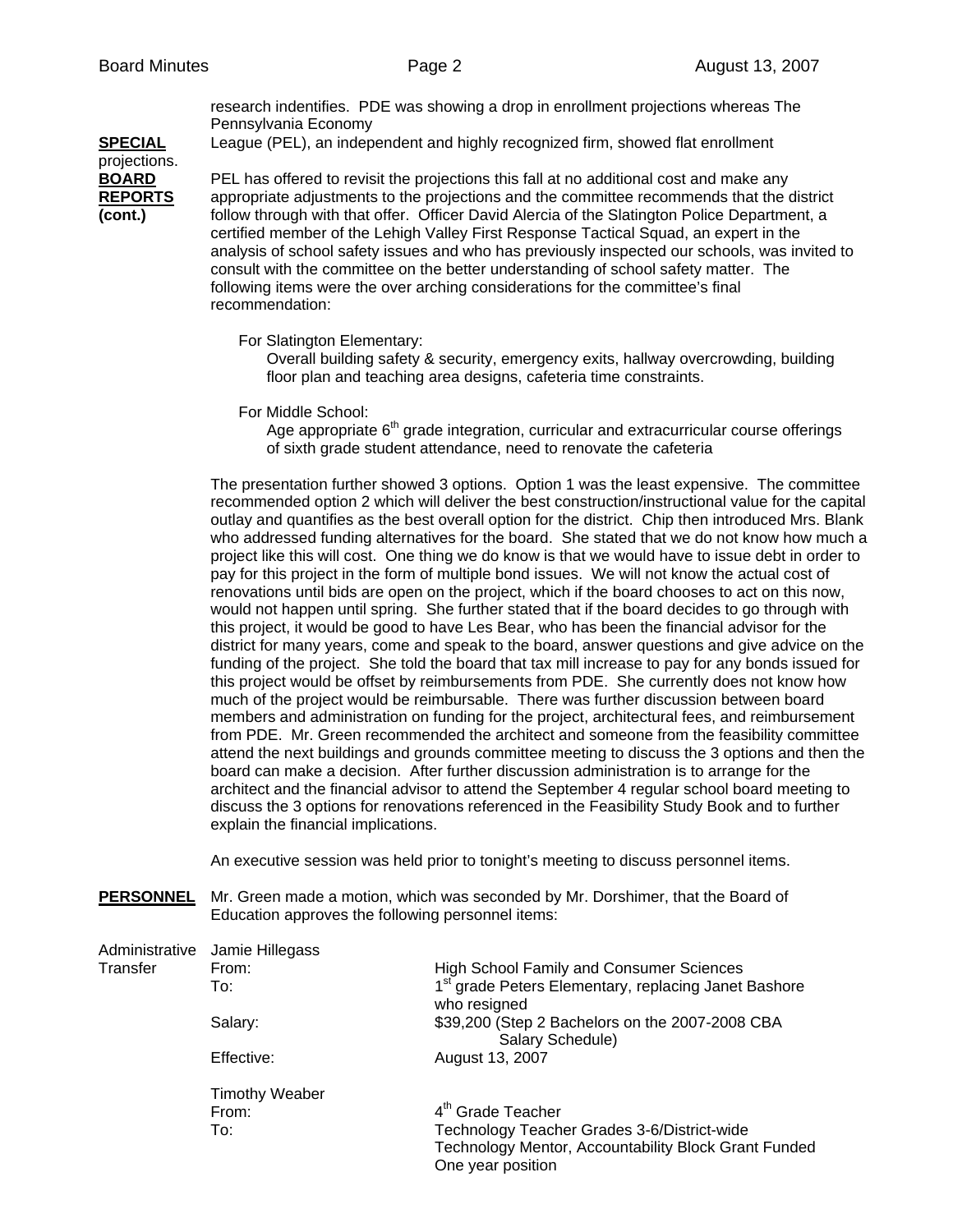| <b>Board Minutes</b>                               |                                                                                                                  | Page 3                                                                                                                                                 | August 13, 2007                                                                                                      |  |  |
|----------------------------------------------------|------------------------------------------------------------------------------------------------------------------|--------------------------------------------------------------------------------------------------------------------------------------------------------|----------------------------------------------------------------------------------------------------------------------|--|--|
|                                                    | Salary:                                                                                                          |                                                                                                                                                        | \$48,500 (Step 11 Masters on the 2007-2008 CBA                                                                       |  |  |
|                                                    | Effective:<br><b>Termination Date:</b>                                                                           | Salary Schedule)<br>August 13, 2007<br>On or about June 13, 2008                                                                                       |                                                                                                                      |  |  |
| <b>PERSONNEL</b><br>(cont.)                        |                                                                                                                  |                                                                                                                                                        |                                                                                                                      |  |  |
| Instructional                                      | Appointments- Susan Bachman<br>Assignment:                                                                       | <b>Temporary Vacancy Replacement</b><br>2007-2008 school year                                                                                          | 4 <sup>th</sup> grade Slatington Elementary replacing Timothy<br>Weaber who was administratively transferred for the |  |  |
|                                                    | Salary:                                                                                                          |                                                                                                                                                        | \$39,000 (Step 1 Bachelors on the 2007-2008 CBA<br>Salary Schedule)                                                  |  |  |
|                                                    | Effective:<br><b>Termination Date:</b>                                                                           | August 27, 2007<br>On or about June 13, 2008                                                                                                           |                                                                                                                      |  |  |
| Non-                                               | <b>Karen Beltz</b>                                                                                               |                                                                                                                                                        |                                                                                                                      |  |  |
| Instructional                                      | Assignment:                                                                                                      |                                                                                                                                                        | Middle School Clerical Position replacing Tricia Waylen<br>who was administratively transferred                      |  |  |
|                                                    | Salary:                                                                                                          |                                                                                                                                                        | \$29,587 (Level 1 Clerical classification on the 2007-2008<br>Clerical Salary and Benefit Agreement)                 |  |  |
|                                                    | <b>Effective Date:</b>                                                                                           | August 24, 2007                                                                                                                                        |                                                                                                                      |  |  |
| Co-<br>Curricular<br><b>Positions</b><br>2007-2008 | Michael Bonner<br>Megan Hauck (Wentz)<br>David Carroll<br>Elizabeth Case<br><b>Kristin Hubbs</b><br>Mark Hoffman | <b>Assistant Track Coach</b><br><b>MS Chorus</b><br>MS Band<br><b>MS Student Council</b><br><b>MS Yearbook</b><br>MS Spring Intramural - Weightlifting | \$2,762.07<br>\$656.02<br>\$656.02<br>\$1,183.59<br>\$766.42<br>\$766.42                                             |  |  |
| Game                                               | Approve the following list of people as Game Workers for the 2007-2008 school year. Game                         |                                                                                                                                                        |                                                                                                                      |  |  |

Workers– Workers consist of ticket sellers and takers, game announcers, scoreboard operators,<br>2007-2008 timers, field judges, scorekeepers. Rate of pay is consistent with the rates approved of timers, field judges, scorekeepers. Rate of pay is consistent with the rates approved on the 2007-2008 Supplementary Personnel Salary Schedule.

> Michael Anderson **Dan Blazosky** Frank Carazo **Eric DeAntonis**<br>
> John DeFrain **Caracter Contract Contract Contract Contract Contract Contract Contract Contract Contract Contra<br>
> Scott DeLong** Rhonda Frantz **Deb Frohnheiser**<br>Marshelle George **National School Shawn Green** Marshelle George Scott Gerould Chad Henritzy Barry Herman Bobby Herzog Steve Hluschak Mike Hoffman Dick Jones Greg King Mark Lavine **Mike Lehtonen** Andrew Lynn **Steve Martinez** Larry Meixsell **Mike Mengel** Thomas Mertus<br>
> Jim Nonnemaker<br>
> Sherri Molitoris<br>
> Kathy Nowlin Jim Nonnemaker Dave Oertner **Nich Oertner** Rich Oertner Erv Prutzman Michelle Raber Dennis Rehrig Nancy Rehrig Nancy Rehrig Dylan Sapir Bobbi Shupp Toni Snyder **Communist Communist Communist Communist Communist Communist Communist Communist Communist Communist Communist Communist Communist Communist Communist Communist Communist Communist Communist Communist Communist** Ryan VanNorman Dawn Wehr Jim Yadush

Scott DeLong Earl Snyder

Resignation- Accept the resignation of Janet Bashore, 1<sup>st</sup> grade teacher Peters Elementary School. Mrs. Janet Bashore has accepted a position at Northwestern Lehigh School District. Bashore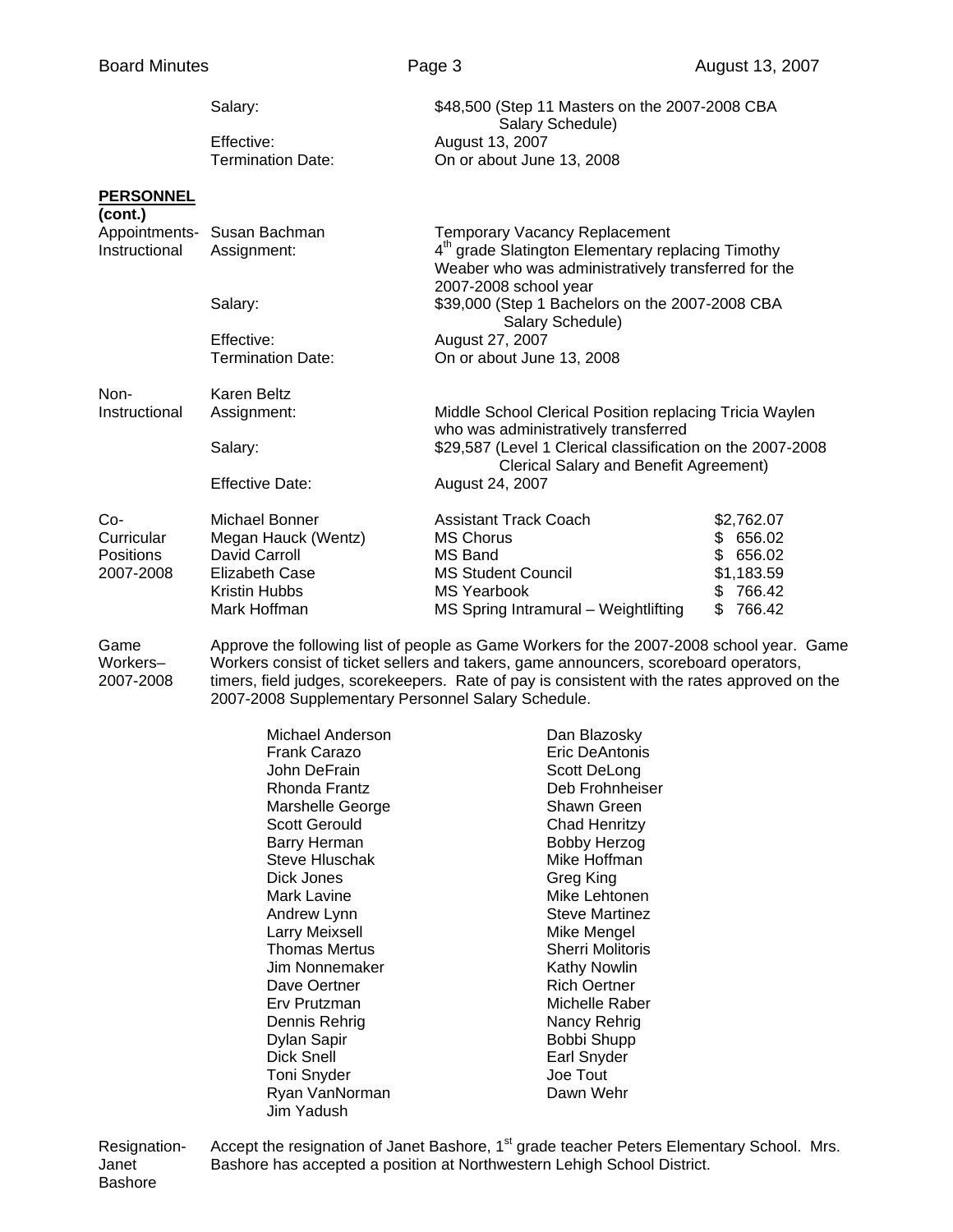Tara  $\blacksquare$  Accept the resignation of Tara Balliet,  $6^{th}$  grade teacher Slatington Elementary School. Mrs. Balliet Balliet will be relocating with her family to North Carolina in the near future.

| <b>PERSONNEL</b><br>(cont.)                            |                                                                                                                                                                                                                                                                                                                                                                                                                                                                                                                                                                                                                                                                                                             |                                                                                |                                                                                                                                                                                                     |  |  |  |
|--------------------------------------------------------|-------------------------------------------------------------------------------------------------------------------------------------------------------------------------------------------------------------------------------------------------------------------------------------------------------------------------------------------------------------------------------------------------------------------------------------------------------------------------------------------------------------------------------------------------------------------------------------------------------------------------------------------------------------------------------------------------------------|--------------------------------------------------------------------------------|-----------------------------------------------------------------------------------------------------------------------------------------------------------------------------------------------------|--|--|--|
| Professional<br>Contracts                              | According to Article II - 1108, subsection (b) of the School Code: "a temporary professional<br>employee, initially employed by a school district on or after June 30, 1996, whose work has<br>been certified by the district superintendent to the secretary of the school district, during the<br>last four (4) month of the third year of such service, as being satisfactory, shall thereafter be a<br>"professional employee" within the meaning of this article." Therefore, it is recommended to<br>approve "professional employee" status as per the school code for the following teachers,<br>who have satisfactorily completed three years of service to the Northern Lehigh School<br>District: |                                                                                |                                                                                                                                                                                                     |  |  |  |
|                                                        | <b>Tracy Hoffman</b>                                                                                                                                                                                                                                                                                                                                                                                                                                                                                                                                                                                                                                                                                        |                                                                                |                                                                                                                                                                                                     |  |  |  |
| Substitute-<br>Instructional                           | Approve the following substitute teachers for the 2007-2008 school year at the 2007-2008<br>substitute teacher rates as approved on the Supplementary Personnel Salary Schedule:                                                                                                                                                                                                                                                                                                                                                                                                                                                                                                                            |                                                                                |                                                                                                                                                                                                     |  |  |  |
|                                                        |                                                                                                                                                                                                                                                                                                                                                                                                                                                                                                                                                                                                                                                                                                             | Kristin Keiser<br>Andrew Kern<br><b>Bryan Kresley</b>                          |                                                                                                                                                                                                     |  |  |  |
| Non-<br>Instructional                                  | Approve the following individuals as substitute aide for the 2007-2008 school year at the<br>2007-2008 substitute rate as approved on the Supplementary Personnel Salary Schedule:                                                                                                                                                                                                                                                                                                                                                                                                                                                                                                                          |                                                                                |                                                                                                                                                                                                     |  |  |  |
|                                                        | Lily Horwith*<br>*Pending Verification of Clearances.                                                                                                                                                                                                                                                                                                                                                                                                                                                                                                                                                                                                                                                       |                                                                                |                                                                                                                                                                                                     |  |  |  |
|                                                        | Approve the following individuals as substitute cafeteria worker for the 2007-2008<br>school year at the 2007-2008 substitute rate as approved on the Supplementary<br>Personnel Salary Schedule:                                                                                                                                                                                                                                                                                                                                                                                                                                                                                                           |                                                                                |                                                                                                                                                                                                     |  |  |  |
|                                                        |                                                                                                                                                                                                                                                                                                                                                                                                                                                                                                                                                                                                                                                                                                             | Lily Horwith*<br>*Pending Verification of Clearances.                          |                                                                                                                                                                                                     |  |  |  |
| Appointments- Christina Lutz*<br>Non-<br>Instructional | Assignment:                                                                                                                                                                                                                                                                                                                                                                                                                                                                                                                                                                                                                                                                                                 |                                                                                | 4 <sup>th</sup> grade Instructional Aide Slatington<br>Elementary School, replacing Margaret                                                                                                        |  |  |  |
|                                                        | Salary:                                                                                                                                                                                                                                                                                                                                                                                                                                                                                                                                                                                                                                                                                                     |                                                                                | Butz who resigned<br>\$9.88 per hour/6 1/2 hrs. per day/5 days per week<br>(2007-2008 ESSA Agreement)                                                                                               |  |  |  |
|                                                        | Effective:                                                                                                                                                                                                                                                                                                                                                                                                                                                                                                                                                                                                                                                                                                  |                                                                                | September 4, 2007                                                                                                                                                                                   |  |  |  |
|                                                        | Judy De Bias* **<br>Assignment:<br>Salary:                                                                                                                                                                                                                                                                                                                                                                                                                                                                                                                                                                                                                                                                  |                                                                                | 5 <sup>th</sup> grade Learning Support Slatington<br>Elementary School, replacing Lorraine<br>Marsh who retired<br>\$9.88 per hour/6 1/2 hrs. per day/5 days per week<br>(2007-2008 ESSA Agreement) |  |  |  |
|                                                        |                                                                                                                                                                                                                                                                                                                                                                                                                                                                                                                                                                                                                                                                                                             |                                                                                |                                                                                                                                                                                                     |  |  |  |
|                                                        | Effective:<br>*60-Day Probationary Period on or about December 3, 2007<br>** Pending Verification of Clearances                                                                                                                                                                                                                                                                                                                                                                                                                                                                                                                                                                                             |                                                                                | September 4, 2007                                                                                                                                                                                   |  |  |  |
|                                                        | YEA:                                                                                                                                                                                                                                                                                                                                                                                                                                                                                                                                                                                                                                                                                                        | Mr. Dengler, Mr. Dorshimer, Mrs. Ganser, Mrs. Giles, Mr. Green, Mrs. Kulp, Mr. |                                                                                                                                                                                                     |  |  |  |
|                                                        | NAY:                                                                                                                                                                                                                                                                                                                                                                                                                                                                                                                                                                                                                                                                                                        | Williams, Mr. Ruth (8)<br>None $(0)$                                           |                                                                                                                                                                                                     |  |  |  |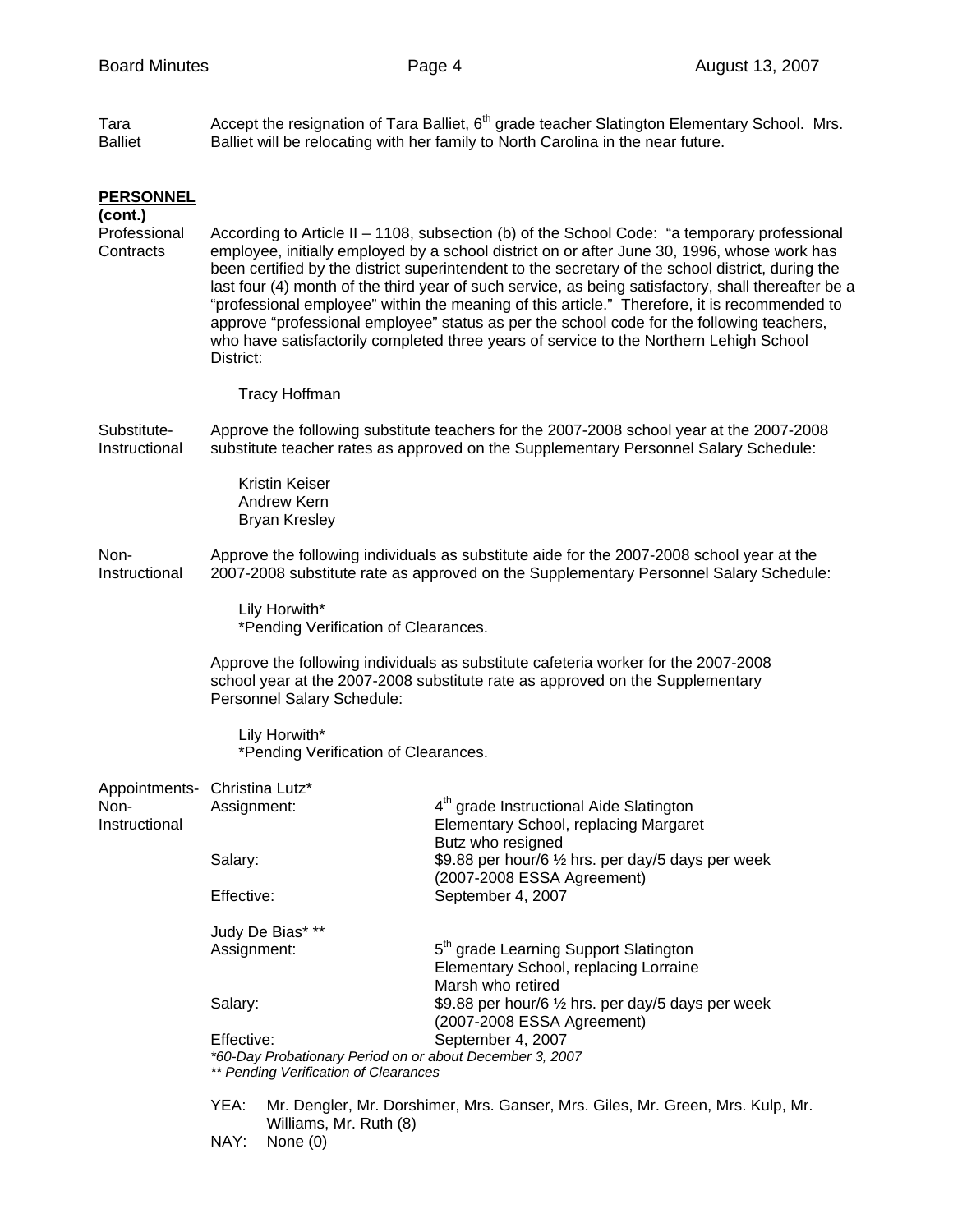| <b>Board Minutes</b>                                | Page 5                                                                                                                                                                                                                                                                                                                                                                                                                                                                                                                                                                            | August 13, 2007 |
|-----------------------------------------------------|-----------------------------------------------------------------------------------------------------------------------------------------------------------------------------------------------------------------------------------------------------------------------------------------------------------------------------------------------------------------------------------------------------------------------------------------------------------------------------------------------------------------------------------------------------------------------------------|-----------------|
| <b>POLICY</b>                                       | Mr. Dorshimer made a motion, which was seconded by Mrs. Giles, that the Board of Education<br>approve the following policy item:                                                                                                                                                                                                                                                                                                                                                                                                                                                  |                 |
| <b>POLICY</b><br>(cont.)                            | Approve the recommendation of the Technology/Buildings and Grounds Committee to permit<br>the Slatington Lions Club to use campus grounds to host their Annual 2007 Car Show, which<br>will be held on Sunday, September 2, 2007 (rain date September 3) starting at 7 a.m. It is<br>understood that they will be billed for custodial/maintenance services for using the grounds. It<br>is the responsibility of the Lions Club to provide sufficient security for the event. It is also the<br>responsibility of the Lions Club to make any necessary repairs to the area used. |                 |
|                                                     | YEA:<br>Mr. Dengler, Mr. Dorshimer, Mrs. Ganser, Mrs. Giles, Mr. Green, Mrs. Kulp, Mr.<br>Williams, Mr. Ruth (8)<br>NAY:<br>None $(0)$                                                                                                                                                                                                                                                                                                                                                                                                                                            |                 |
| OLD<br><b>BUSINESS</b>                              | Mr. Ruth stated that he will head the superintendent search committee and outside agencies<br>will be contacted to help in our search.                                                                                                                                                                                                                                                                                                                                                                                                                                            |                 |
| <b>NEW</b><br><b>BUSINESS</b>                       | Mr. Green made a motion, which was seconded by Mrs. Ganser, that the Board of Education<br>approve the following new business item:                                                                                                                                                                                                                                                                                                                                                                                                                                               |                 |
| Agreement<br>Computer<br>Technician                 | Computer Technician Agreement 2007-2010                                                                                                                                                                                                                                                                                                                                                                                                                                                                                                                                           |                 |
|                                                     | YEA:<br>Mr. Dengler, Mr. Dorshimer, Mrs. Ganser, Mrs. Giles, Mr. Green, Mrs. Kulp, Mr.<br>Williams, Mr. Ruth (8)<br>NAY:<br>None $(0)$                                                                                                                                                                                                                                                                                                                                                                                                                                            |                 |
| <b>FINANCIAL</b>                                    | Mrs. Giles made a motion, which was seconded by Mr. Williams, that the Board of Education<br>approves the following financial items:                                                                                                                                                                                                                                                                                                                                                                                                                                              |                 |
| Financial<br>Reports                                | Approve the Following Financial Reports:                                                                                                                                                                                                                                                                                                                                                                                                                                                                                                                                          |                 |
|                                                     | General Fund month of July<br>Athletic Fund month of July<br>Capital Reserve month of July<br>Cafeteria Fund month of July<br>NLMS Student Activities Account month of July<br>NLHS Student Activities Account month of July                                                                                                                                                                                                                                                                                                                                                      |                 |
| Payment<br>Of                                       | Approve the Following List of Bills:                                                                                                                                                                                                                                                                                                                                                                                                                                                                                                                                              |                 |
| <b>Bills</b>                                        | General Fund months of June, July and August<br>Construction Fund for month of July and August<br>Cafeteria Fund month of June                                                                                                                                                                                                                                                                                                                                                                                                                                                    |                 |
| Contract<br>Laidlaw<br>Video<br>Recording           | Approve the addendum to the Laidlaw Bus Garage contract to include audio and video<br>recording on school buses.                                                                                                                                                                                                                                                                                                                                                                                                                                                                  |                 |
| American<br>Fence Co.-<br><b>Bulldog</b><br>Stadium | Approve to hire American Fence Company to replace fence work at Bulldog Stadium in front<br>of the home and visitors bleachers. Cost to the district for this work to be completed is<br>\$4,425.00.                                                                                                                                                                                                                                                                                                                                                                              |                 |
| Laidlaw<br><b>Trailer</b>                           | Pending review of the renovations to the field house contracts and the district is found to be<br>responsible to replace fence work around Laidlaw trailer, approve to hire American Fence<br>Company to replace fence at a cost of \$2,429.00.                                                                                                                                                                                                                                                                                                                                   |                 |
|                                                     | YEA:<br>Mr. Dengler, Mr. Dorshimer, Mrs. Ganser, Mrs. Giles, Mr. Green, Mrs. Kulp, Mr.<br>Williams, Mr. Ruth (8)                                                                                                                                                                                                                                                                                                                                                                                                                                                                  |                 |